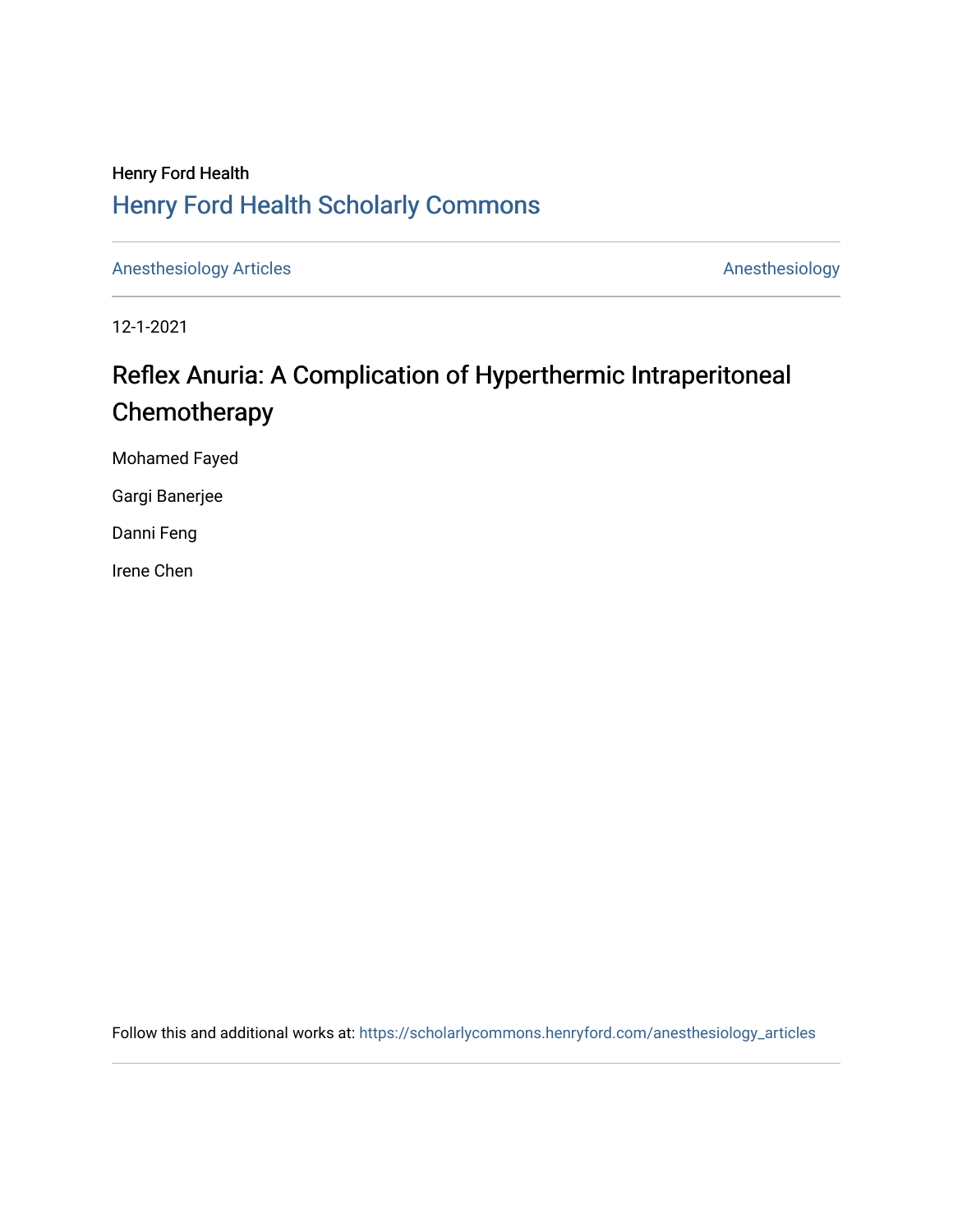Cureus

**Review began** 12/06/2021 **Review ended** 12/07/2021 **Published** 12/08/2021

#### **© Copyright** 2021

Fayed et al. This is an open access article distributed under the terms of the Creative Commons Attribution License CC-BY 4.0., which permits unrestricted use, distribution, and reproduction in any medium, provided the original author and source are credited.

## **Reflex Anuria: A Complication of Hyperthermic Intraperitoneal Chemotherapy**

[Mohamed](https://www.cureus.com/users/290565-mohamed-fayed) Fayed  $^1$  , Gargi [Banerjee](https://www.cureus.com/users/304711-gargi-banerjee)  $^2$  , [Danni](https://www.cureus.com/users/296390-danni-feng) Feng  $^3$  , Irene [Chen](https://www.cureus.com/users/296391-irene-chen)  $^4$ 

1. Anesthesiology and Perioperative Medicine, Henry Ford Health System, Detroit, USA 2. Anesthesiology, Pain Management and Perioperative Medicine, Henry Ford Health System, Detroit, USA 3. Anesthesiology, Wayne State University School of Medicine, Detroit, USA 4. Anesthesiology, Wayne State University, Detroit, USA

**Corresponding author:** Mohamed Fayed, mfayed1@hfhs.org

### **Abstract**

<span id="page-1-0"></span>Reflex anuria (RA) is a rare cause of abrupt reduction of urine output following trauma, irritation, or painful stimuli to the kidneys, ureters, or surrounding organs. The mechanism of RA is a reflex spasm of both ureters and/or renal arterioles. It is a well-documented complication of colorectal surgeries and gynecological surgeries which involve placement of a ureteric stent for ureteric identification and prevention of injury. RA and post-renal obstruction can both be complications of intraperitoneal hyperthermic chemotherapy (HIPEC) in patients who are undergoing surgery for colorectal cancer and peritoneal carcinomatosis. HIPEC procedure can lead to inflammation of the entire abdomen, including the ureters. This inflammation can result in hematuria that can form clots along the urinary tract and cause post-renal obstruction. The inflammation can also result in RA. It is essential to maintain high urine output during the early postoperative period to prevent clots and the ensuing post renal obstruction. It is also important to identify RA and maintain a low threshold to treat it by placing ureteric stents even in the absence of overt bilateral hydronephrosis.

**Categories:** Urology, General Surgery, Nephrology

**Keywords:** uro oncology surgery, obstructive uropathy, mild hydronephrosis, icu patients, decrease urine output, ureteric stent, acute renal failure and hemodialysis in icu, acute renal failure, cytoreductive surgery and hipec, reflex anuria

### **Introduction**

Reflex anuria (RA) is a rare cause of acute kidney injury following abdominal and pelvic surgeries secondary to irritation or stimulation of the kidneys, ureters, or surrounding organs  $[1,2]$ . The current and widely accepted definition of RA, as proposed by Hull et al. 1980, is the cessation of urine output from both kidneys in response to irritation or trauma to one kidney or its ureter, or in response to severely painful stimuli to surrounding organs [2]. There are two proposed mechanisms. The first one involves a diffuse spasm of the intrarenal arterioles sufficient to significantly decrease glomerular filtration. The second hypothesis postulates the spasm of both ureters resulting in a functional obstruction [3].

<span id="page-1-1"></span>RA had been reported in an elective gynecological surgery where a patient underwent myomectomy with preoperative bilateral prophylactic ureteric catheterization for the treatment of two large intramural fibroids. There were no intra-operative complications. Ureteric stents were removed the following day. On the third postoperative day, the patient developed anuria with signs of AKI. Pre- and intrarenal causes were ruled out. Ultrasonography showed bilateral moderate hydronephrosis with an empty bladder. Retrograde pyelography did not show any evidence of obstruction, but a bilateral ureteric stent was still placed. The patient started diuresing immediately after stenting [4]. Another case report shows a case of RA presenting two days after a patient undergoing a bilateral retrograde pyelography for hematuria. The patient's retrograde pyelography procedure was uncomplicated. No apparent abnormality such as malignancy or urolithiasis could be detected, but pyelorenal extravasation of contrast was remarkable. The diagnosis of RA was made after ruling out all causes of pre and intrarenal acute kidney injury and also post renal obstruction. The condition resolved with one hemodialysis session [5]. RA has also been described as a possible mechanism of acute kidney injury in a case of colorectal surgery which involved the placement of ureteric stents [6]. In another case report, the author did not find cause for acute renal failure (ARF), which resolved with the performance of bilateral nephrectomies. It was labeled as RA due to an unknown cause [7].

So far, RA has not been linked with HIPEC procedures. We are presenting a case of RA that developed after intra-abdominal HIPEC. The patient needed reinsertion of ureteric stents to relieve bilateral ureteric obstructions which resulted from RA. In this case report, we want to emphasize the importance of identifying RA and provide some preventative and treatment options.

### **Case Presentation**

A 74-year-old male patient with a past medical history of well-controlled hypertension, colon adenocarcinoma, and peritoneal carcinomatosis presented to our hospital for cytoreductive surgery, and

#### **How to cite this article**

Fayed M, Banerjee G, Feng D, et al. (December 08, 2021) Reflex Anuria: A Complication of Hyperthermic Intraperitoneal Chemotherapy. Cureus 13(12): e20269. DOI 10.7759/cureus.20269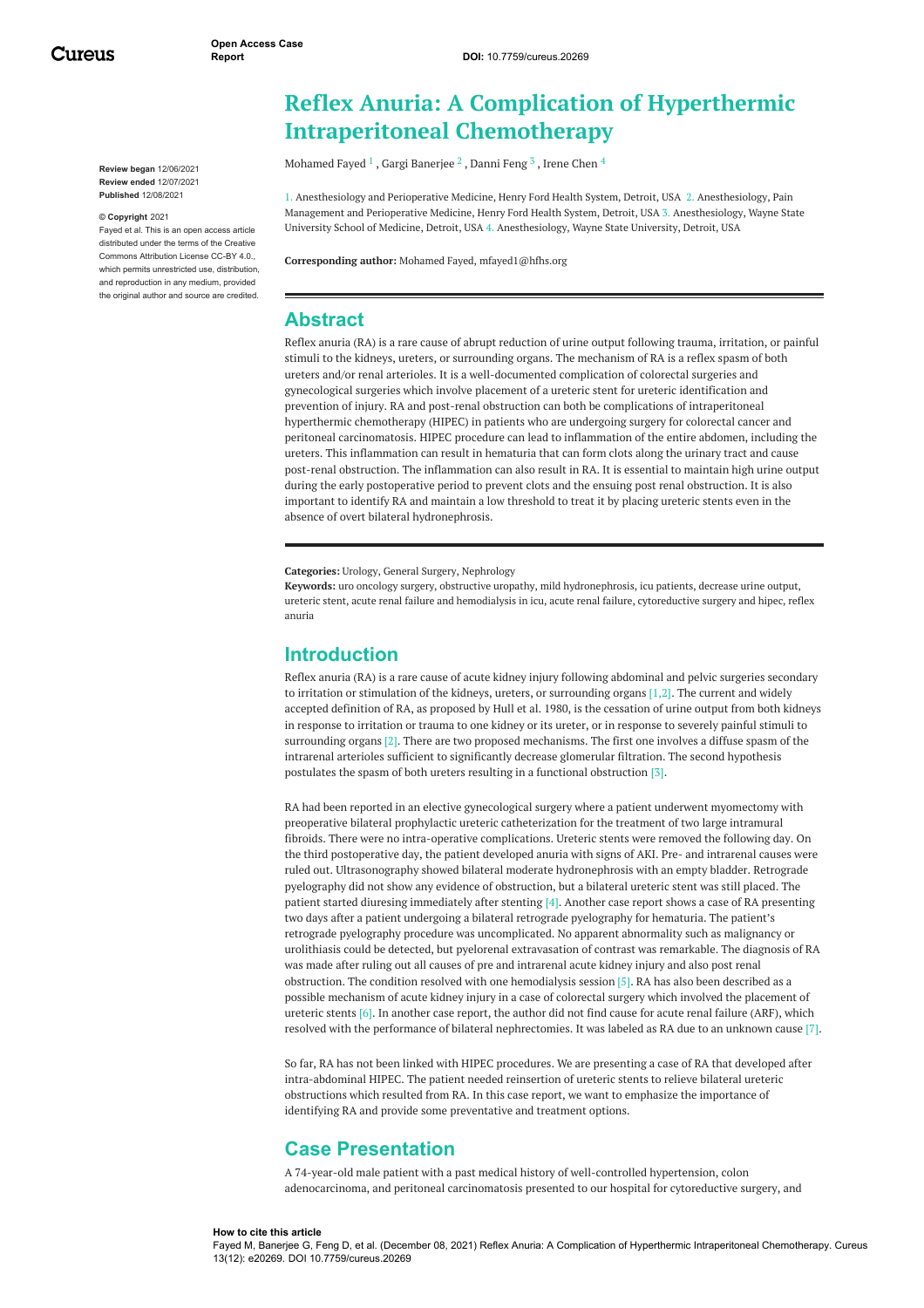HIPEC. During surgery, the urology team inserted bilateral ureteral stents for ureteral identification. The patient had bilateral ureterolysis, and widespread peritonectomy followed by HIPEC with Mitomycin C for 90 minutes. Ureteral catheters were removed at the end of the surgery. Intra-operatively, he received a balanced electrolyte solution with a total input of 8 liters of fluid and a urine output of 720 mL. The estimated blood loss was 700 mL. The patient was hemodynamically stable throughout the procedure. His blood pressure ranged from 110/60 to 140/80 mmHg and his heart rate ranged from 80 to 100 beats per minute.

<span id="page-2-0"></span>The patient was transferred to the surgical intensive care unit for observation. He made a total of 2,800 cc of urine on an operative day. However, on postoperative day 1, the patient developed hematuria and had low urine output, with total urine output of 500 cc over 24 hours (Figure *[1](#page-1-0)*). He received a total of 3 liters of fluid that day including albumin 5%. The patient endorsed abdominal pain and inability to open eyes due to periorbital edema. Creatinine acutely increased from 1.2 mg/dL to 4.18 mg/dL over 24 hours (Figure *[2](#page-1-1)*). The patient had not received any nephrotoxic agents. To promote diuresis, he was given multiple doses of 5% albumin with increasing doses of furosemide. Investigations were done including renal ultrasound, urine analysis, and casts, as well as trends in renal function were assessed. The renal ultrasound did not show hydronephrosis. It showed a right kidney of 11.5 cm along with dilated pelvis. The left kidney was found to be 10.4 cm.



**FIGURE 1: Patient's urine output during the hospital course.**



**FIGURE 2: Patient's serum creatinine during the hospital course.**

On postoperative day 2, the patient's renal functions continued to deteriorate (Figure *[2](#page-1-1)*). The creatinine level went up to 4.54 mg/dL. Noncontrast CT scan of the abdomen and pelvis showed mild right-sided hydronephrosis (Figure *[3](#page-2-0)*). The right renal pelvic diameter had increased from about 24 to 25 mm compared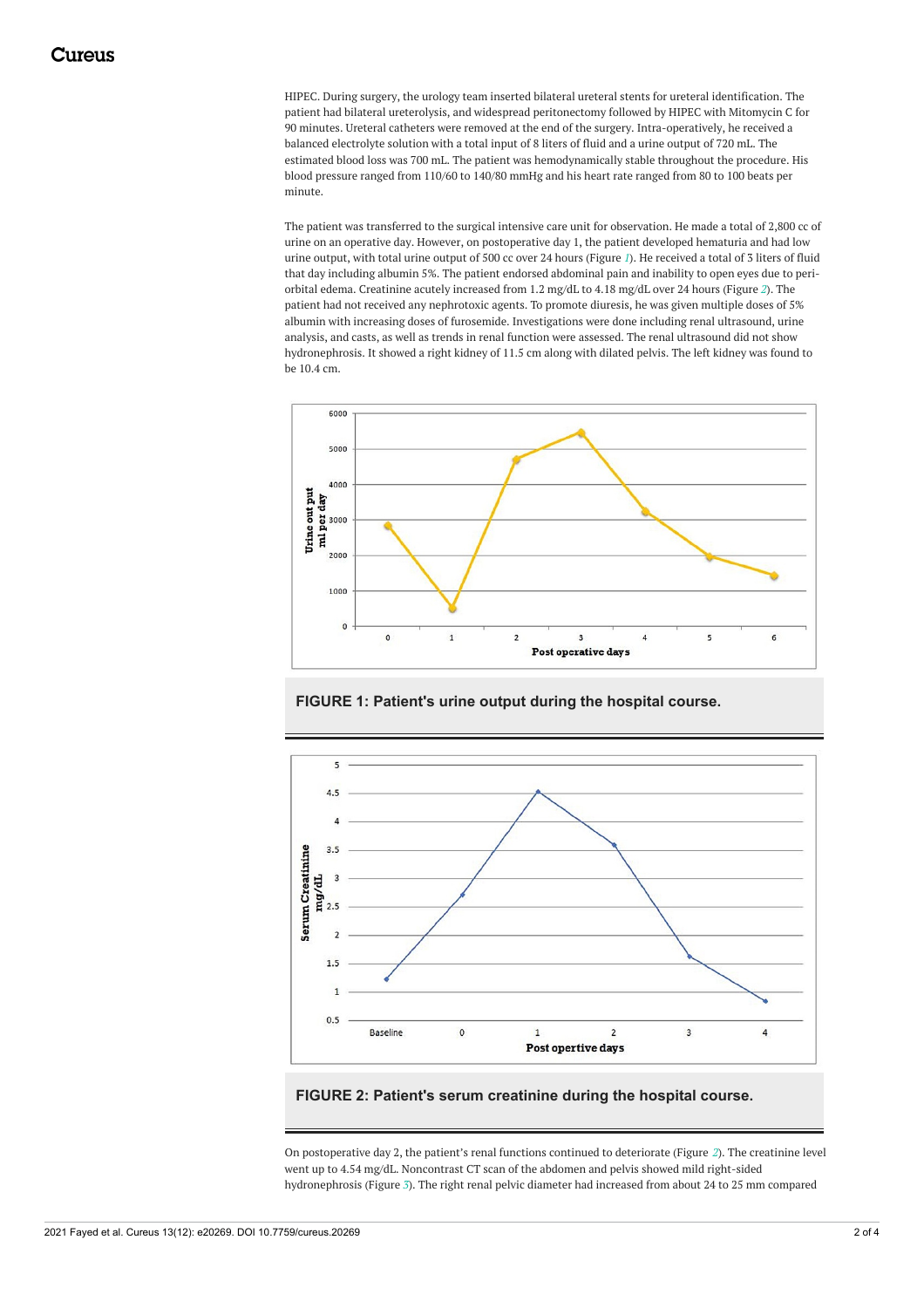to his recent renal ultrasound. The left kidney showed mild hydroureter as well. After consultation with the urological team, a decision was made to do cystoscopy and retrograde pyelography. Gross hematuria from bilateral ureteral orifices was noted. On retrograde pyelogram, some ureteric clots were noted but they were not significant, and post-renal obstruction was ruled out. Bilateral ureteric stents were placed in both ureters to relieve any obstruction and also consider RA as a possible cause. Immediately after the placement of ureteric stents, the patient's urine output started to increase, and he even started having increased urine output (Figure *[1](#page-1-0)*). Creatinine began to improve immediately and reached the normal range within a day (Figure *[2](#page-1-1)*). Ureteric stents were removed at the bedside on postoperative day 6. He was discharged home on postoperative day 10.



### **FIGURE 3: Noncontrast CT scan of the abdomen in our patient.**

Right renal pelvis showing an increase in size (red arrow).

### **Discussion**

We are presenting the case of a 74-year-old male patient who developed RA secondary to ureteric trauma and associated hematuria. Repeat ureteric stenting was performed. It led to an immediate improvement of his renal function and normalization of his urine output.

RA is rare and it is a diagnosis of exclusion. While it is important to consider common causes of ARF such as prerenal and intrarenal etiology first and manage obvious predisposing conditions like shock and sepsis, it is also important to consider rarer conditions like RA. Our patient developed an abrupt drop in urine output that was associated with deterioration in renal function following abdominal surgery. Pre-renal causes were ruled out, as the patient had stable hemodynamic status, and his means arterial blood pressure was maintained above 70 mmHg. Also, his blood urea nitrogen to creatinine ratio was less than 20, unfortunately, urine analysis was not sent to check on FENA. His hemoglobin was always above 10 gm/dL. It was unlikely to be acute tubular necrosis as there were no signs of ischemia or sepsis and the patient did not receive any nephrotoxic drugs. The urine analysis also did not show any brown, muddy casts. Acute interstitial nephritis was also unlikely since in those cases there is often a slower progression of rising in creatinine than witnessed in our patient. Also, urine analysis was negative for white cell cast. The typical signs and symptoms of post-renal obstruction were missing in this case. Although there was an abrupt decline in renal function, there was an absence of progressive dilatation of the ureters and kidneys. There was no flank pain radiating to the scrotum or groin. Clots were noticed but they were not significant to cause a bilateral renal shutdown. RA was suspected when all other possible causes were ruled out. Also, the treatment for post-renal obstruction and RA is the same: ureteric stent placement along with supportive care.

While it is reported that HIPEC is associated with an increase in the incidence of AKI, there is a lack of information on the association and possible causation of RA by HIPEC [8]. HIPEC procedure causes inflammation of the whole abdomen, including the ureters. This inflammation can result in hematuria. Clots